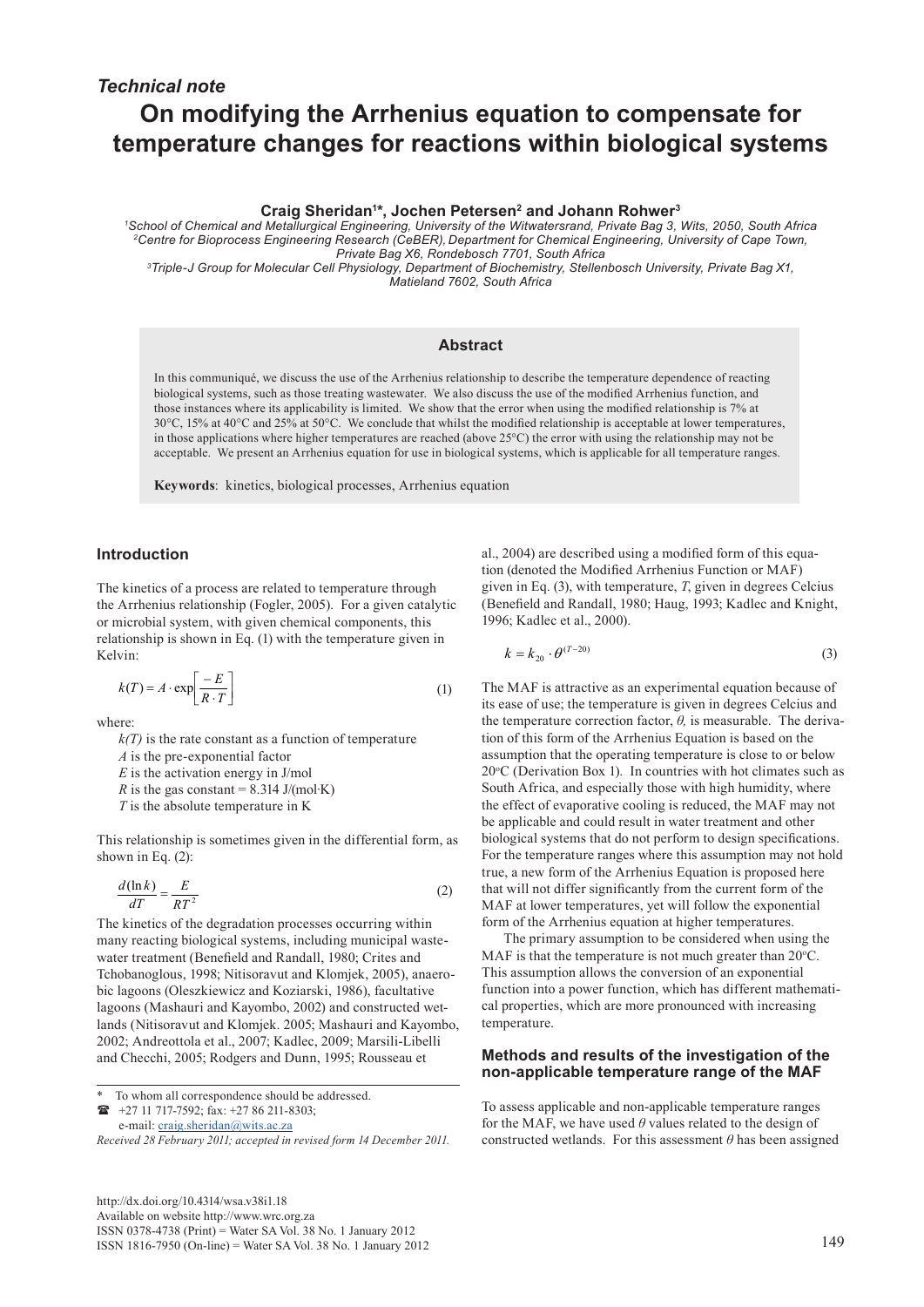#### **Derivation Box 1 Derivation of the MAF**

Integrating between  $T_1$  and  $T_2$  yields:

$$
\ln\left(\frac{k_2}{k_1}\right) = \frac{E \cdot (T_2 - T_1)}{R \cdot T_2 \cdot T_1} \tag{4}
$$

If the process is carried out at or near  $20^{\circ}$ C, the quantity for is assumed constant, given as C.  $R \cdot T_2 \cdot T_1$ *E*

Equation 4 may be written as:

$$
\ln\left(\frac{k_2}{k_1}\right) = C \cdot (T_2 - T_1)
$$
  
\n
$$
\frac{k_2}{k_1} = \exp(C \cdot (T_2 - T_1))
$$
\n(5)

If  $e^C$  is substituted with a temperature coefficient,  $\theta$ , Eq. (5) yields:

$$
\frac{k_2}{k_1} = \theta^{(T_2 - T_1)}\tag{6}
$$

Since the rate constant is now a function of the temperature difference, it is no longer necessary to convert the temperature to Kelvin, and, if 20° C is the reference temperature, Eq. (6) can be solved to yield Eq. (3):

$$
k = k_{20} \cdot \theta^{(T-20)} \tag{3}
$$

a value of 1.06 as recommended by the IWA Specialist Group on the Use of Macrophytes in Water Pollution Control (Kadlec et al., 2000) and the value of  $k_{20}$  is taken as 1.104/day as specified by the US EPA (US EPA, 2000), since the IWA does not recommend one single value. Using these parameters the rate constant can be calculated for a range of temperatures. If the log of Eq. (1) is taken, the following relation can be obtained:

$$
\ln(k) = \left(\frac{-\beta}{T}\right) + \alpha\tag{7}
$$

where:

ln(*A*) is replaced by  $\alpha$  and  $\frac{\pi}{R}$  substituted by  $\beta$ *E*

The value for *k* was calculated for the temperature range over which the data were most likely collected; i.e., 0°C to 20°C (273K to 293 K) using the MAF, and a plot of  $ln(k)$  vs.  $1/T$  is shown in Fig. 1. The points are essentially reproduced data, and these 'data' have been regressed (the line through the points) to determine the constants in Eq. (7).

The y-intercept and the x-intercept of this plot correspond to  $\alpha$  and  $\beta$  in Eq. (7). The twisting of the data around the regressed line is caused by the conversion of data found from a power function being presented as an exponential function.

These calculated values for  $\alpha$  and  $\beta$  were then used to fit the Arrhenius function given by Eq. (1), such that  $A = 8.83 \cdot 10^6$  and  $E = 4600$ . Using these identical approximant fiber Arrhenius.  $= 4600$ . Using these 'data', a comparison of the Arrhenius equation and the MAF was performed and the results are pre-*R* sented in Fig. 2.

This analysis indicates that the difference between the 2 forms of rate constant is 7% at 30°C, 15% at 40°C and 25% at 50°C. This difference would become greater at higher temperatures since the exponential law reaches an asymptote at the value for *A* at infinite temperature, whilst the MAF increases infinitely with increasing temperature. The analysis was halted at 50°C since there are few reacting biological process that will operate temperatures higher than this (although some



*temperatures*

bio-metallurgical operations may occur at temperatures higher than 60°C).

# **Discussion of the modified Arrhenius equation**

In hot climes and for certain industries (such as distillery effluents) it is possible that the effluent temperature may rise above 30°C and thus the assumptions upon which the MAF is based may not be valid. It is with this in mind that a new functional dependence of  $k$  on temperature, given by Eq.  $(8)$ , is proposed (Derivation Box 2). In this derivation, the values of  $k_{20}$  as measured for the MAF will still be valid (shown as  $k(293)$ ). It is, however, a simple modification to change the temperature to °C.

**Derivation of an Arrhenius equation for use in biological systems**  
\nStarting with Eq. (1):  
\n
$$
k(T) = A \cdot e^{\frac{-\beta}{T}}
$$
 (1)  
\nThe rate constant expression can be solved at 20°C (293 K):  
\n $k(293) = A \cdot e^{\frac{-\beta}{293}}$  (7)  
\nThis can be solved for A, and substituted back into Eq. (1)  
\n $k(T) = k(293) \cdot \frac{e^{\frac{-\beta}{T}}}{e^{\frac{-\beta}{293}}}$  which can be solved as:  
\n $k(T) = k(293) \cdot \exp\left(\frac{\beta(\frac{T-293}{293 \cdot T})}{e^{\frac{-\beta}{293} \cdot \frac{293}{27}}}\right)$  (8)

## **Conclusion**

Whilst the MAF is used substantially for the wastewater and other industries (Benefield and Randall, 1980; Haug, 1993;